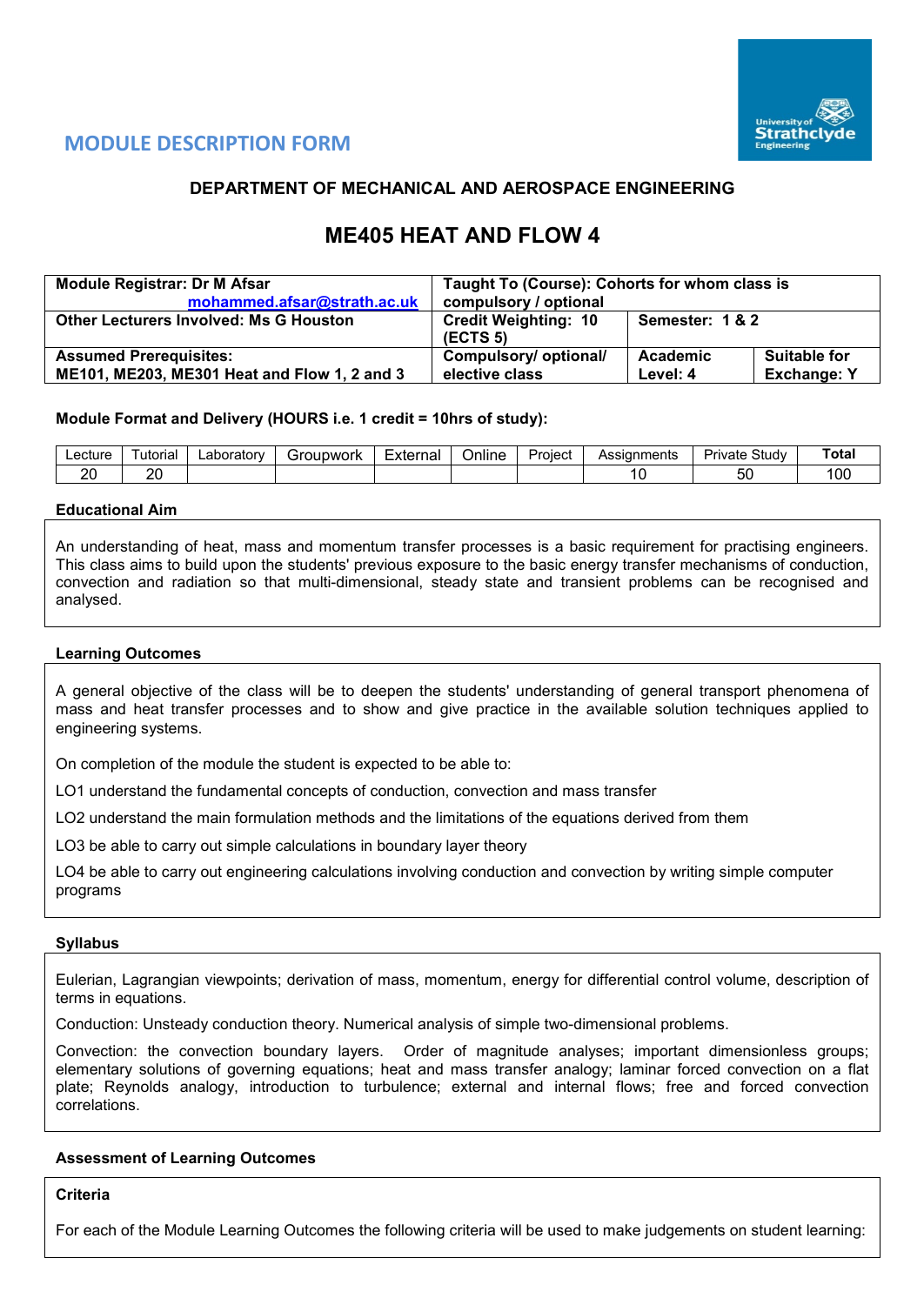LO1 Understanding the fundamental concepts of conduction, convection and mass transfer C1 Students should demonstrate understanding of the differences between the various heat and mass transfer phenomena and be able to perform calculations to demonstrate the key principles.

LO2 Understanding the main formulation methods and the limitations of the equations derived from equations derived C1 Students will comprehend the most important factors in the derived formulae and be able to modify the general equations to suit particular engineering circumstances.

LO3 To be able to carry out engineering calculations involving conduction and convection C1 Students will have a thorough appreciation of the physics involved in each mode of heat transfer and be able to accurately assess which mode is pertinent in any given situation.

LO4 To be able to carry out numerical calculations involving two dimensional heat conduction equation and compare the result to analytical solution

C1 Students will gain a basic understanding in the nature of numerical algorithms for solving PDEs relevant to heat transfer to provide reasonable engineering approximations as to what happens in nature.

The standards set for each criterion per Module Learning Outcome to achieve a pass grade are indicated on the assessment sheet for all assessment.

**Principles of Assessment and Feedback** *(within Assessment and Feedback Policy at: <https://www.strath.ac.uk/professionalservices/staff/policies/academic/> )*

- Students are encouraged to collaborate in the calculations and models provided in the tutorial exercise and demonstration calculations provided during the course.
- Informal feedback will be provided at regular tutorial sessions primarily through verbal discussion with individuals or groups on tutorial exercises attempted in advance by students.

Guidance to the solution of certain tutorial questions will be discussed in lectures/tutorial sessions.

Formal, summative feedback will be provided by the return of examination marks to students after assessment (note: exam scripts will not be returned to students and no collective discussion of exam performance will be facilitated). Individual feedback on the exam may be arranged if appropriate.

Immediate feedback will be provided following the on-line assessment.

#### **Assessment Method(s) Including Percentage Breakdown and Duration of Exams** *(individual weightings)*

| <b>Examination</b>             |          |          |              | <b>Coursework</b> |           |        | <b>Practical</b> | <b>Project</b> |           |
|--------------------------------|----------|----------|--------------|-------------------|-----------|--------|------------------|----------------|-----------|
| Number                         | Month(s) | Duration | Weighting    | Number            | Weiahtina | Number | <b>Weighting</b> | Number         | Weighting |
|                                | Mav      | 2 hours  | 60%          |                   | 40% (20%  |        |                  |                |           |
|                                |          |          |              |                   | each)     |        |                  |                |           |
| $*$ LO1.<br>, LO2, LO3 and LO4 |          |          | *LO1 and LO2 |                   |           |        |                  |                |           |

*\* L/Os: Indicate which Learning Outcomes (L01, L02, etc) are to be assessed by exam/coursework/practical/project as required.*

#### **Coursework / Submission deadlines (***academic weeks***):**

An on-line assessment will be given in week 9 (sem1) counting as 20% of the final mark. An on-line assessment will be given in week 9 (sem2) counting as 20% of the final mark.

## **Resit Assessment Procedures:**

2 hour examination in August diet

### **PLEASE NOTE:**

**Students must gain a summative mark of 40% to pass the module. Students who fail the module at the first attempt will be re-assessed during the August diet. This re-assessment will consist entirely of exam . No marks from any previous attempts will be transferred to a new resit attempt.**

#### **Recommended Reading**

| ***Purchase recommended | **Highly recommended reading *For reference                    |  |  |  |  |
|-------------------------|----------------------------------------------------------------|--|--|--|--|
|                         | *** Fundamentals of Heat & Mass Transfer by Frank P. Incropera |  |  |  |  |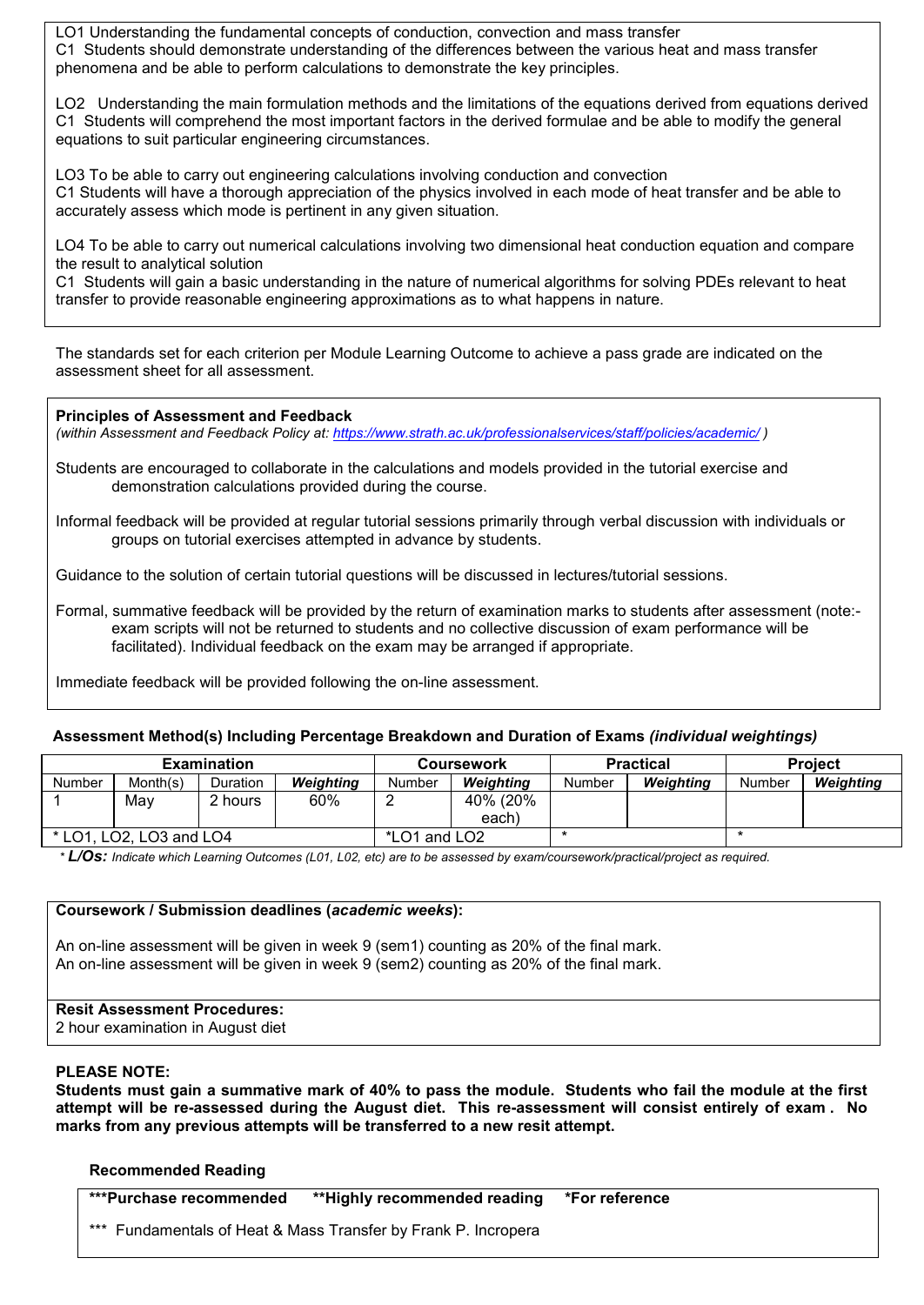## **Additional Student Feedback**

*(Please specify details of when additional feedback will be provided)*

| ⊃ate            | ıme                                                          | Room.<br>.NO                         |
|-----------------|--------------------------------------------------------------|--------------------------------------|
| hursdav<br>Each | $-4:00$ pm<br>3:00 <sub>pm</sub><br>$\overline{\phantom{0}}$ | Check timetable webpages for details |

### **Approved:**

| Course Director Signature: Dr E Henderson (SG) |  |
|------------------------------------------------|--|
| Date of Last Modifications: September 14, 2021 |  |

(Updated July 2021)